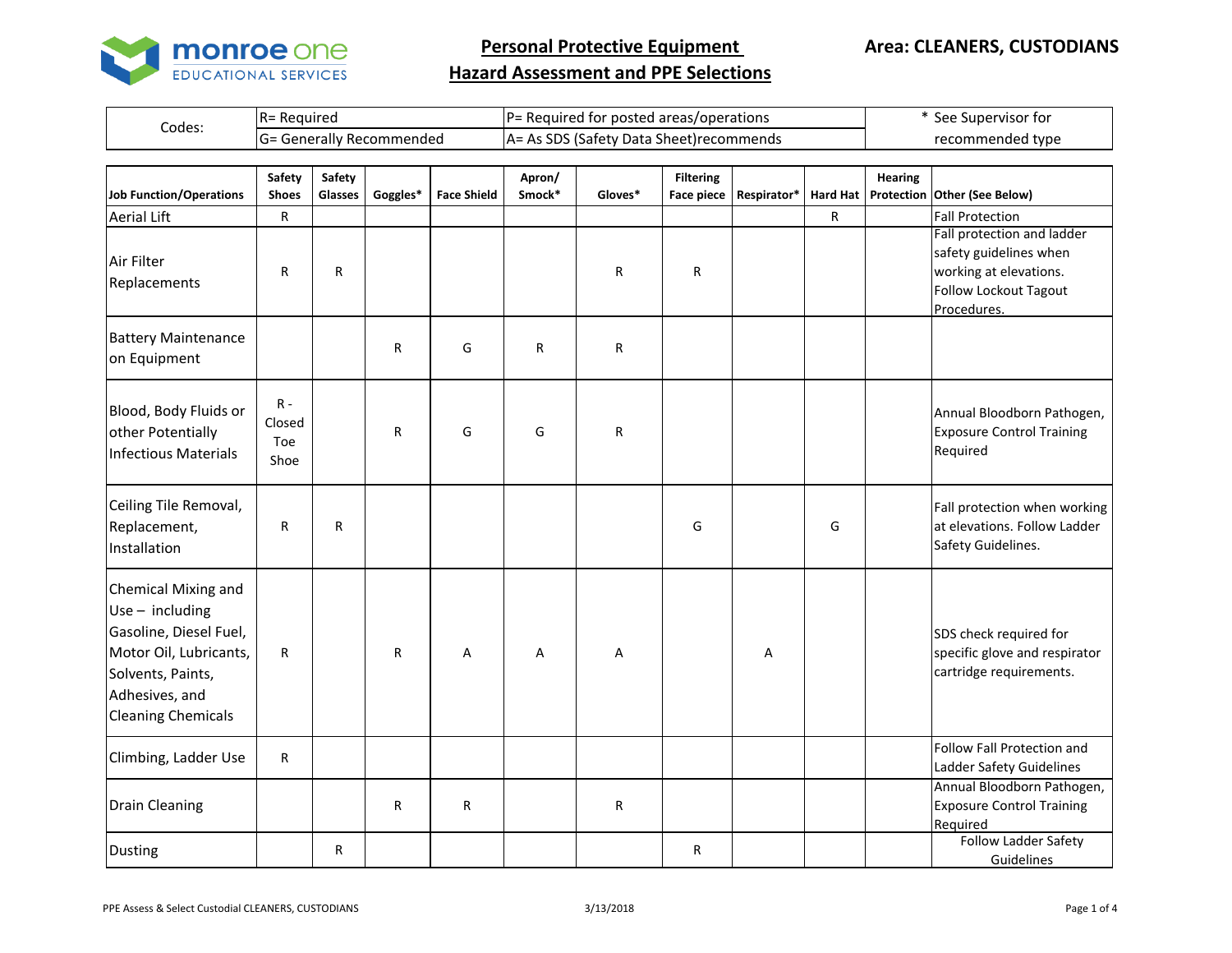

|        | - Reauired                    | IP=                                                          | . Supervisor for |  |  |
|--------|-------------------------------|--------------------------------------------------------------|------------------|--|--|
|        | IR=                           | = Required for posted areas/operations                       | see              |  |  |
| Codes: | Generally Recommended<br>I(T) | As SDS<br>a Sheet)recommends<br>Data<br>lSafety.<br>$AA = /$ | recommended type |  |  |

|                                | Safety       | Safety       |          |                    | Apron/ |              | <b>Filtering</b>  |             |                 | <b>Hearing</b> |                                          |
|--------------------------------|--------------|--------------|----------|--------------------|--------|--------------|-------------------|-------------|-----------------|----------------|------------------------------------------|
| <b>Job Function/Operations</b> | <b>Shoes</b> | Glasses      | Goggles* | <b>Face Shield</b> | Smock* | Gloves*      | <b>Face piece</b> | Respirator* | <b>Hard Hat</b> |                | Protection Other (See Below)             |
|                                | R - Non      |              |          |                    |        |              |                   |             |                 |                | Use GFCI when operating                  |
| <b>Floor Stripping</b>         | Skid,        |              | R        |                    |        | ${\sf R}$    |                   |             |                 |                | electric powered floor                   |
|                                | Rubber       |              |          |                    |        |              |                   |             |                 |                | stripping equipment. Post                |
|                                | Sole         |              |          |                    |        |              |                   |             |                 |                | Wet Floor Signage                        |
|                                | $R - Non$    |              |          |                    |        |              |                   |             |                 |                |                                          |
| <b>Floor Waxing</b>            | Skid,        |              | R        |                    |        | R            |                   |             |                 |                | Post Wet Floor Signage                   |
|                                | Rubber       |              |          |                    |        |              |                   |             |                 |                |                                          |
|                                | Sole         |              |          |                    |        |              |                   |             |                 |                |                                          |
|                                | R - Non      |              |          |                    |        |              |                   |             |                 |                |                                          |
| <b>Floors Mopping</b>          | Skid,        |              | R        |                    |        | G            |                   |             |                 |                | Post Wet Floor Signage                   |
|                                | Rubber       |              |          |                    |        |              |                   |             |                 |                |                                          |
|                                | Sole         |              |          |                    |        |              |                   |             |                 |                |                                          |
| Fork Lift Operation            | $\mathsf{R}$ |              |          |                    |        |              |                   |             | R               | G              | Fork Lift Training "License"<br>Required |
|                                |              |              |          |                    |        |              |                   |             |                 |                | Do not use gloves if                     |
| <b>Hand Tools</b>              | $\mathsf{R}$ | $\mathsf{R}$ |          |                    |        | G            |                   |             |                 |                | interferes with ability to               |
|                                |              |              |          |                    |        |              |                   |             |                 |                | operate equipment.                       |
| Lifting/carrying               | $\mathsf{R}$ |              |          |                    |        | $\mathsf R$  |                   |             |                 |                |                                          |
|                                |              |              |          |                    |        |              |                   |             |                 |                | Follow Lockout Tagout                    |
| Light Bulb or Ballast          | $\mathsf{R}$ | R            |          |                    |        | G            |                   |             |                 |                | Procedures and Ladder                    |
| Replacement                    |              |              |          |                    |        |              |                   |             |                 |                | <b>Safety Guidelines</b>                 |
| Moving Equipment               | $\mathsf{R}$ |              |          |                    |        | $\mathsf R$  |                   |             |                 |                |                                          |
|                                |              |              |          |                    |        |              |                   | A - See SDS |                 |                |                                          |
|                                |              |              |          |                    |        |              |                   | for         |                 |                | Follow Ladder Safety                     |
| Painting                       |              |              |          |                    |        | R            |                   | required    |                 |                | Guidelines                               |
|                                |              |              |          |                    |        |              |                   | cartridge   |                 |                |                                          |
| Pallet Jack (Hand Cart)        | $\mathsf{R}$ |              |          |                    |        | G            |                   |             |                 |                |                                          |
| Pigeon or other Bird           |              |              |          |                    |        |              |                   |             |                 |                |                                          |
|                                |              | R            |          |                    | R      | R            |                   | <b>HEPA</b> |                 |                | Be aware of Histoplasmosis               |
| <b>Waste Cleanup</b>           |              |              |          |                    |        |              |                   | Cartridge   |                 |                | risk.                                    |
|                                | $R - Non$    |              |          |                    |        | R - Chemical |                   |             |                 |                |                                          |
| Pool Chemicals                 | Skid         |              | R        | R                  | R      |              |                   |             |                 |                |                                          |
|                                | Rubber       |              |          |                    |        | Resistant    |                   |             |                 |                |                                          |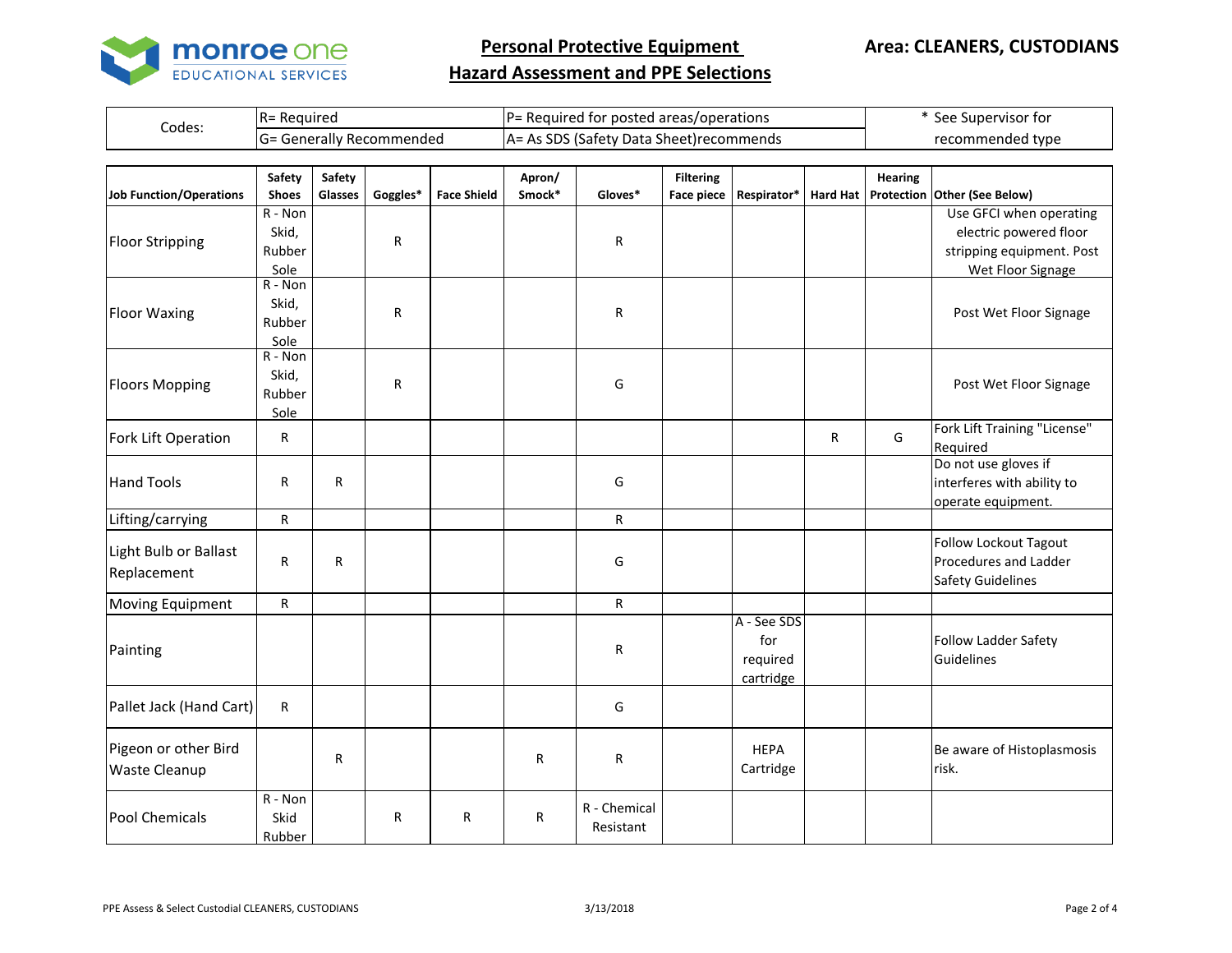

|        | = Reauired<br>IR=                  | $P$ = Required for posted areas/operations         | See Supervisor for |  |  |
|--------|------------------------------------|----------------------------------------------------|--------------------|--|--|
| Codes: | = Generally Recommended<br>ll (¬ = | As SDS<br>(Safety Data Sheet)recommends<br>$A = I$ | recommended type   |  |  |

| <b>Job Function/Operations</b>                       | Safety<br><b>Shoes</b>               | Safety<br>Glasses | Goggles* | <b>Face Shield</b> | Apron/<br>Smock* | Gloves*      | <b>Filtering</b><br><b>Face piece</b> | Respirator* | <b>Hard Hat</b> | <b>Hearing</b> | Protection Other (See Below)                                                           |
|------------------------------------------------------|--------------------------------------|-------------------|----------|--------------------|------------------|--------------|---------------------------------------|-------------|-----------------|----------------|----------------------------------------------------------------------------------------|
| <b>Power Hand Tools</b>                              | $\mathsf{R}$                         | $\mathsf{R}$      |          |                    |                  | G            | R                                     |             |                 | $\mathsf{R}$   | Do not use gloves if<br>interferes with ability to<br>operate equipment.               |
| Power Washing                                        | $R - Non$<br>Skid,<br>Rubber<br>Sole |                   |          | R                  |                  | $\mathsf R$  |                                       |             |                 |                | Use GFCI when using<br>electrically powered<br>equipment. Post "Wet Floor"<br>signage. |
| Saw Dust Removal                                     |                                      |                   | R.       |                    |                  | $\mathsf{R}$ | R                                     |             |                 |                |                                                                                        |
| <b>Shipping Band</b><br>Removal                      | $\mathsf{R}$                         | R                 |          |                    |                  | R            |                                       |             |                 |                |                                                                                        |
| Shovels, rakes, forks<br>use                         | R                                    |                   |          |                    |                  | R            |                                       |             |                 |                | Long pants - due to insects<br>and plant toxins. Sunscreen.                            |
| <b>Snow Removal</b>                                  | $\mathsf{R}$                         |                   |          |                    |                  | $\mathsf R$  |                                       |             |                 | R              | <b>Weather Appropriate</b><br>Clothing, Seat Belt Use<br>Required in District Vehicles |
| <b>Toilet Maintenance</b>                            |                                      | R                 | G        | G                  |                  | R            |                                       |             |                 |                | Annual Bloodborn Pathogen,<br><b>Exposure Control Training</b><br>Required             |
| Toilet Room, Locker<br>Room Cleaning                 | $R - Non$<br>Skid,<br>Rubber<br>Sole |                   | R        |                    |                  | $\mathsf R$  |                                       |             |                 |                | Use GFCI when using<br>electrically powered<br>equipment. Post "Wet Floor"<br>signage. |
| Trash Removal,<br><b>Change Liners</b>               | R                                    | $\mathsf{R}$      |          |                    |                  | ${\sf R}$    |                                       |             |                 |                | Annual Bloodborn Pathogen,<br><b>Exposure Control Training</b><br>Required             |
| Truck Loading /<br>Unloading                         | $\mathsf{R}$                         |                   |          |                    |                  | $\mathsf{R}$ |                                       |             |                 |                |                                                                                        |
| <b>Univent Maintenance</b>                           | $\mathsf{R}$                         | $\mathsf{R}$      |          |                    |                  |              | G                                     |             |                 |                | Follow Lockout Tagout<br>Procedures                                                    |
| Vacuum Cleaner<br>Maintenance (Belt,<br>Bag, Filter) |                                      | R                 |          |                    |                  | $\mathsf R$  | R                                     |             |                 |                |                                                                                        |